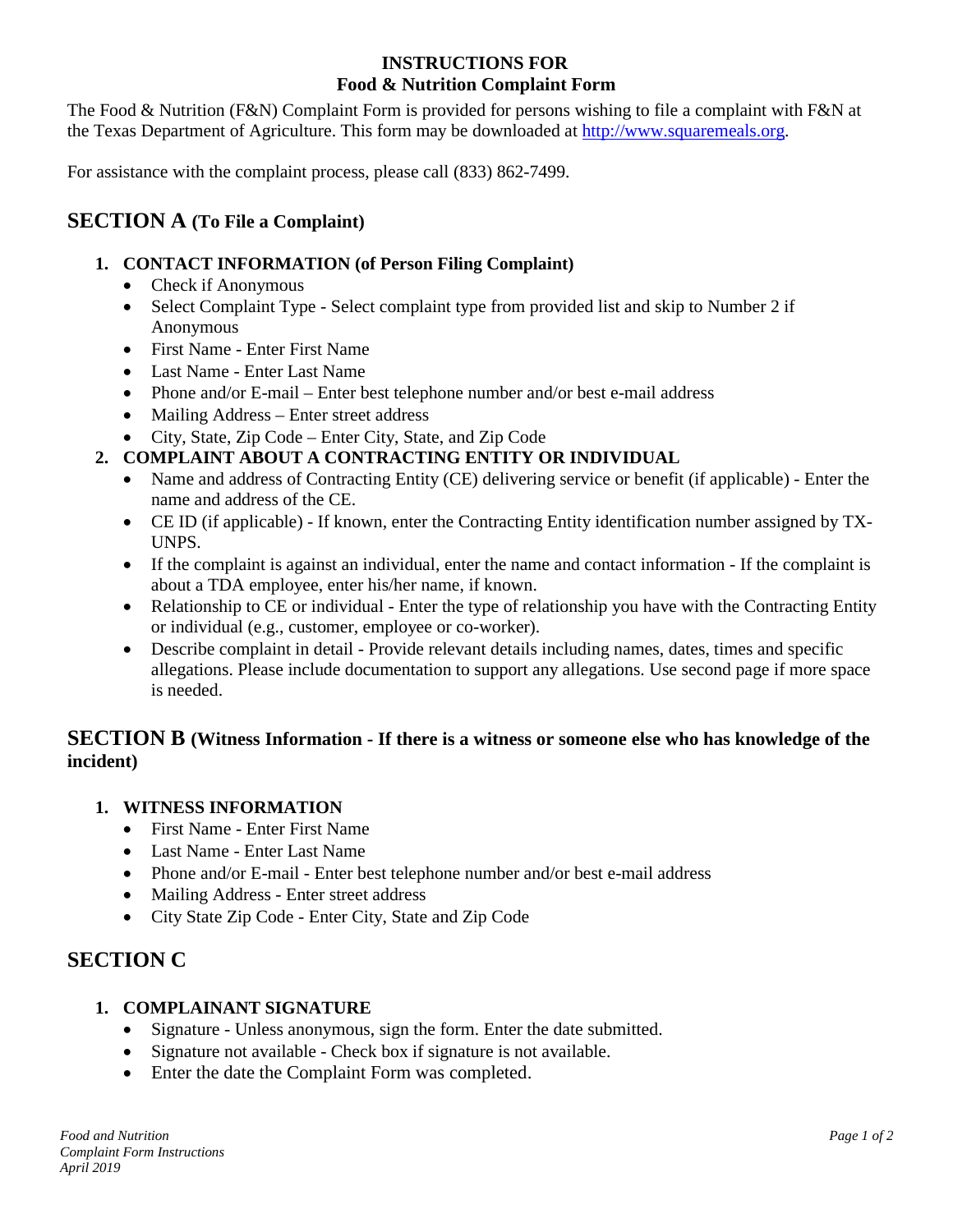# **SECTION D**

### **1. TDA INTERNAL USE ONLY**

- Enter ESC Region Select ESC region from drop down provided.
- Enter F&N Region Area Select Regional area from drop down provided.
- Enter how the complaint was received Select from the provided list how the complaint was received.
- Internet Quorum / Footprint Ticket Number Input IQ and/or Footprint ticket # assigned to this complaint upon input by Section Administrative Assistant.
- F&N Program Section Select identified F&N Program participation.
- F&N Receiving Staff/Title F&N Staff member who received the complaint verbally will enter their Name and Title.
- Date Enter the date the complaint is received.
- Referred To F&N staff refers the F&N Formal Complaint form to Quality Assurance Quality Control (QAQC) Section. Enter the name of the QAQC Director and/or Coordinator who will assign the complaint for research as applicable.
- Date Enter the date the Complaint Form was referred.

#### **SUBMITTAL**

Submit written complaints and any documentation to TDA by mail, fax or by emailing a scanned copy.

If submitting a complaint via email, please submit the completed F&N Complaint Form and documentation to the following email address: [FN.QAQC@TexasAgriculture.gov](mailto:FN.QAQC@TexasAgriculture.gov)

If submitting a complaint via mail or fax, please submit the completed F&N Complaint Form and documentation to F&N:

#### **F&N Headquarters**

Texas Department of Agriculture, Food and Nutrition P.O. Box 12847 Austin, Texas 78711 FAX: (888) 237-5226

A letter of acknowledgment will be sent (unless the anonymous box is checked) within one TDA business day of complaint receipt by the QAQC Section Administrative Assistant. In the event the letter of acknowledgment has not been received within one week, please call (833) 862-7499 for assistance.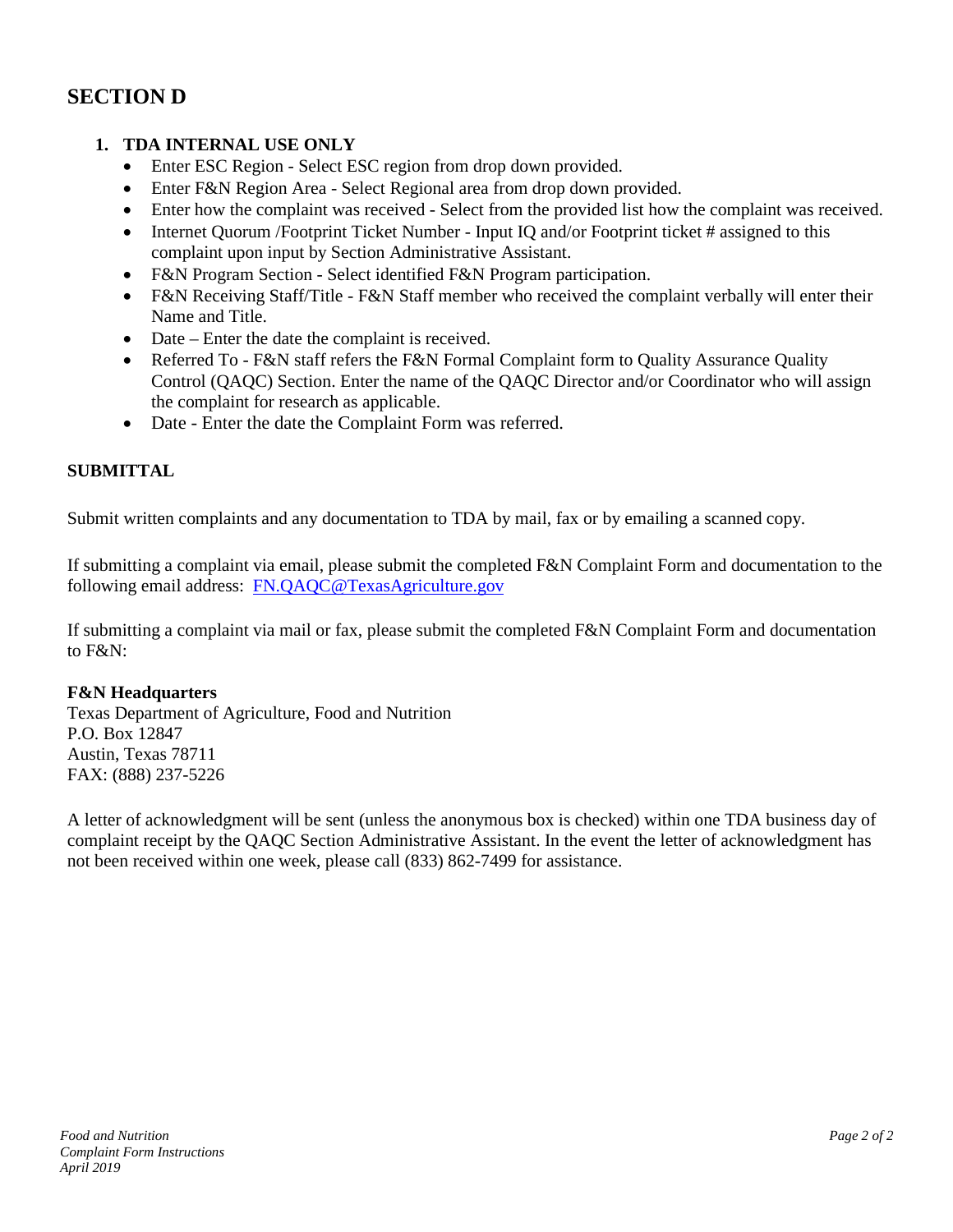|                  | TO FILE A COMPLAINT, COMPLETE THE FOLLOWING:                                                                             |                                                           |                                                                                      |  |  |
|------------------|--------------------------------------------------------------------------------------------------------------------------|-----------------------------------------------------------|--------------------------------------------------------------------------------------|--|--|
| ⋖<br>SECTION     | <sup>1</sup> CONTACT INFORMATION (PERSON FILING COMPLAINT)                                                               |                                                           |                                                                                      |  |  |
|                  | □ Check if Anonymous                                                                                                     | Select Complaint Type from drop down list Choose an item. |                                                                                      |  |  |
|                  | <b>First Name</b>                                                                                                        | Last Name                                                 | Phone and/or E-mail                                                                  |  |  |
|                  | <b>Mailing Address</b>                                                                                                   | City, State, ZIP Code                                     |                                                                                      |  |  |
|                  | <sup>2</sup> COMPLAINT ABOUT A CONTRACTING ENTITY OR INDIVIDUAL                                                          |                                                           |                                                                                      |  |  |
|                  | Name and Address of contracting entity (CE) delivering service or benefit (if applicable)<br>CE ID (if known)            |                                                           |                                                                                      |  |  |
|                  | If complaint is against an individual, enter the name and contact information                                            | Relationship to CE or individual                          |                                                                                      |  |  |
|                  | supports the complaint or alleged violation.                                                                             |                                                           |                                                                                      |  |  |
| <b>SECTION B</b> | TO LIST PERSON(S) WITH INFORMATION OR KNOWLEDGE ABOUT THE INCIDENT,<br><b>COMPLETE THE FOLLOWING:</b>                    |                                                           |                                                                                      |  |  |
|                  | <sup>1</sup> WITNESS INFORMATION                                                                                         |                                                           |                                                                                      |  |  |
|                  | <b>First Name</b>                                                                                                        | Last Name                                                 | Phone and/or E-mail                                                                  |  |  |
|                  | <b>Mailing Address</b>                                                                                                   | City, State, ZIP Code                                     |                                                                                      |  |  |
| ల                | <sup>1</sup> COMPLAINANT SIGNATURE<br>SIGNATURE NOT AVALIABLE                                                            |                                                           |                                                                                      |  |  |
| SECTION          | Signature of Complainant                                                                                                 |                                                           | Date<br>Click here to enter a date.                                                  |  |  |
|                  | <sup>1</sup> TDA INTERNAL USE ONLY                                                                                       | ESC REGION CHOOSE AN ITEM.                                | F&N REGION CHOOSE AN ITEM.                                                           |  |  |
| <b>SECTION D</b> | Complaint Received by<br>$\Box$ Phone $\Box$ Email $\Box$ Walk-in $\Box$ Fax $\Box$ Mail Service $\Box$ Footprint Ticket |                                                           |                                                                                      |  |  |
|                  | IQ Number and/or Footprint Ticket                                                                                        | F&N Program Section                                       | $\Box$ CACFP $\Box$ SFSP $\Box$ SNP $\Box$ Commodities $\Box$ Employee $\Box$ Other: |  |  |
|                  | F&N Receiving Staff                                                                                                      | Title                                                     | Date<br>Click here to enter a date.                                                  |  |  |
|                  | Referred To                                                                                                              | Title                                                     | Date<br>Click here to enter a date.                                                  |  |  |